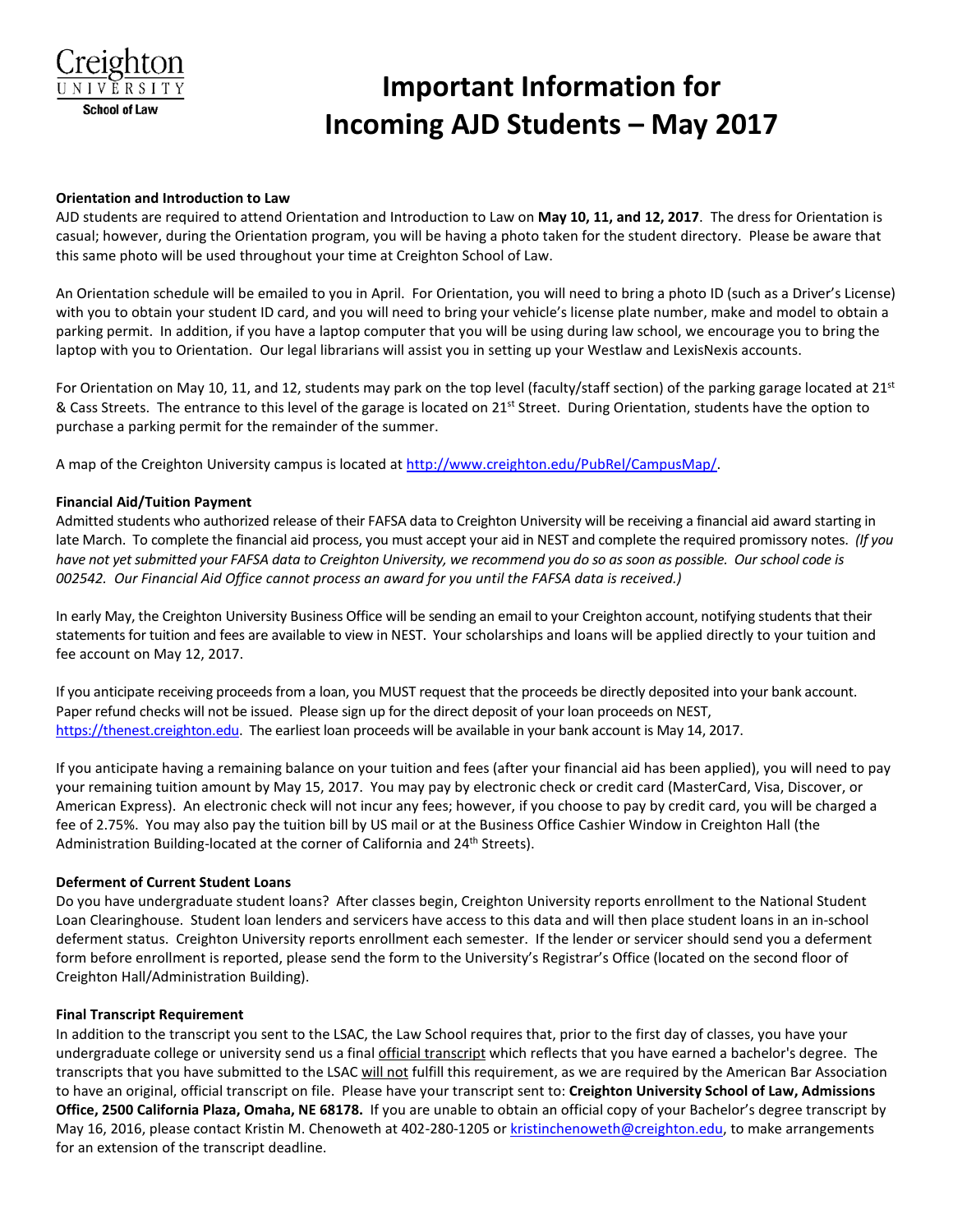## **Immunization Requirements**

Creighton University has required immunizations for all students. For information regarding required immunizations, please go to: [https://www.creighton.edu/chc/studenthealthservices/immunizationrequirements/.](https://www.creighton.edu/chc/studenthealthservices/immunizationrequirements/) All students are required to submit a copy of their immunization records to the Center for Student Health. *Failure to submit your immunization records to the Center for Student Health by May 15, 2017, will result in a HOLD being placed on your account. This hold will prevent you from registering for Fall Semester classes.* For questions regarding immunizations, please contact our Student Health Center at 402-280-2735, or visit the Center for Student Health and Counseling's website a[t http://www.creighton.edu/chc/studenthealthservices//.](http://www.creighton.edu/chc/studenthealthservices/)

## **Health Insurance Requirements**

Creighton University requires all full-time students to have comprehensive health insurance. Students are automatically enrolled in the University's student health insurance plan, which begins on August 17, 2017. If you do not wish to enroll in the University's insurance plan, you must submit a waiver request through your NEST account. Information regarding the health insurance waiver can be found at [http://www.creighton.edu/chc/studenthealthservices/healthinsurance/.](http://www.creighton.edu/chc/studenthealthservices/healthinsurance/) The waiver form for the 2017-2018 academic year will be available after July 1, 2017, and it must be completed by September 1, 2017.

AJD students who need health insurance coverage prior to August 17, 2017, may enroll in a summer plan effective June 1, 2017 – August 17, 2017, directly with the same insurance company - United Health Care Student Resources. (Insurance charge is not automatic for the summer term). UHCSR Online enrollment will be turned on in May and can be accessed by visiting their website [www.uhcsr.com/creighton.](http://www.uhcsr.com/creighton) Payment for the summer plan will be made directly to the insurance company. If you have questions about enrollment or benefits, please call the customer service number at 1-800-767-0700.

For questions regarding health insurance, please contact Marian Brown in the Student Health Center at 402-280-1278, or [marianbrown@creighton.edu.](mailto:marianbrown@creighton.edu)

## **Class Schedule/Textbooks**

A copy of the class schedule and textbook list for the Summer 2017 term will be available at a later date. You will be registered for classes by our Registrar starting in early April. Once you have been registered for classes, your class schedule will also be available for you to view in NEST, which you can access at [https://thenest.creighton.edu.](https://thenest.creighton.edu/)

Current Creighton Law School students have created a student-run Facebook page for a Textbook Exchange/Swap. You can link to this page a[t http://www.facebook.com/#!/groups/173439436112876/,](http://www.facebook.com/#!/groups/173439436112876/) "Creighton Law School Book Swap." Although this is not a University-sponsored page, it may provide you with an additional resource in obtaining your textbooks. You are responsible for ensuring that you purchase the correct textbook(s). Please carefully reference the textbook list for ISBN and edition information.

## **First-Year Assignments**

Class assignments will begin being posted on approximately May 8, 2017 on BlueLine, a course management tool used by Creighton University. You can access BlueLine at blueline.creighton.edu. You will log in using your Net ID and Blue Password.

## **Student ID Cards**

All Creighton Students are required to have a Creighton Photo I.D. Your Creighton I.D. card will provide you with access to the parking garages, as well as to the School of Law in the evenings and on the weekends. Law Student Identification Cards may be obtained in the Harper Center, Room 1094, between Monday, May 8 and Friday, May 12. The I.D. Card Office is open from 8:00 a.m. to 4:30 p.m., Monday through Friday. *You must provide a photo ID (such as a Driver's License) to obtain your Student ID Card.*

## **Parking Permits**

AJD students have the option to purchase a temporary student parking permit for the Creighton campus. The temporary permit will cost \$90.00, and it will be in effect from May 10 to August 19. We will have parking permit registration cards available at Orientation on May 11. The cost of the permit must be paid with cash or check on Wednesday, May 10, to our Office of Public Safety (Jahn Building, 2204 Burt Street). They are unable to accept credit cards. Additionally, you will need your license plate number and vehicle make and model when you sign up for your permit.

Students will be able to register after July 1, 2017, for a 2017-2018 academic year permit via your NEST account, and the fee will be added to your Fall 2017 tuition and fee statement. Pre-ordered parking permits will be available for pick-up in the Law School's Administrative Suite (Room 278).